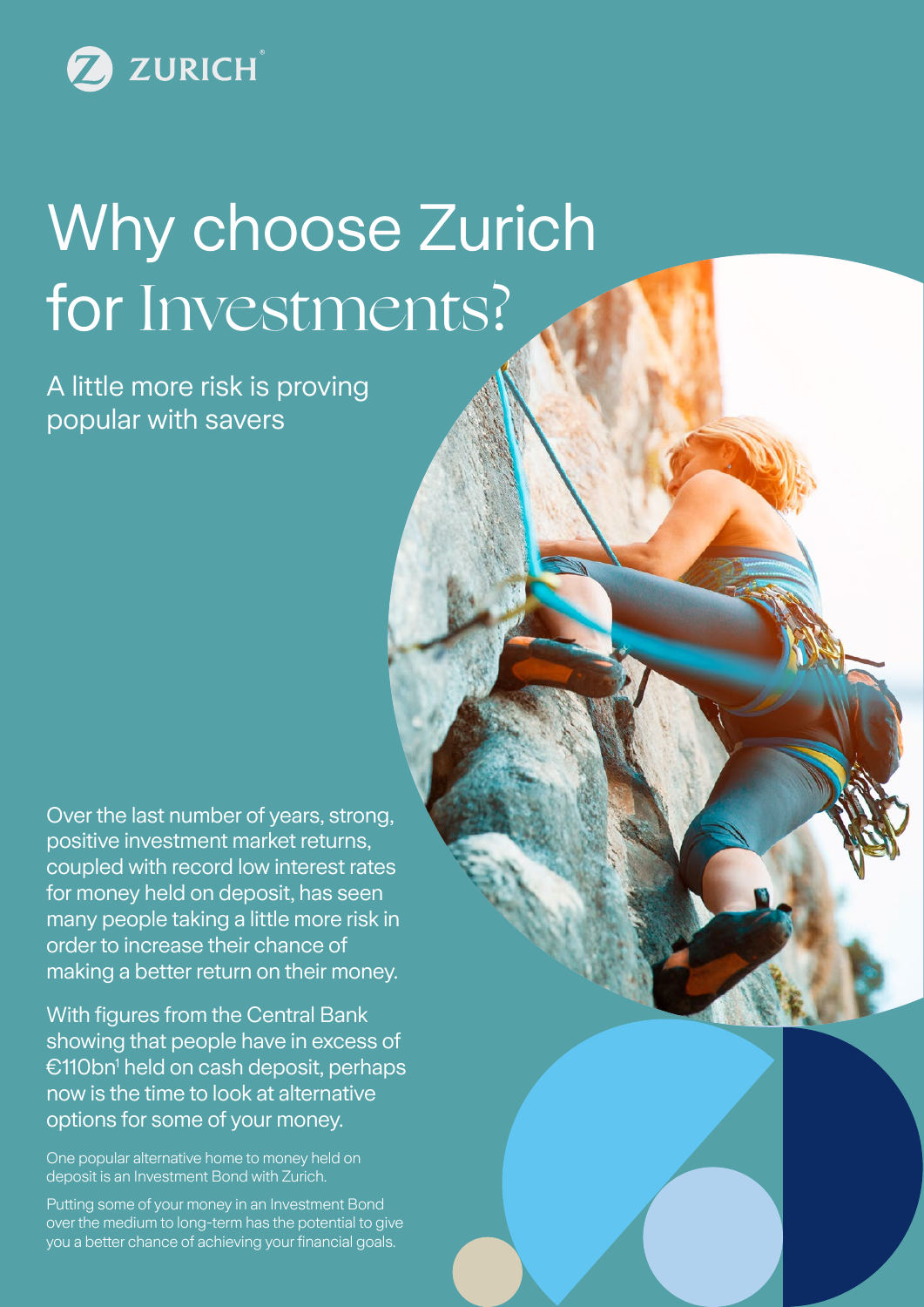# What is an Investment Bond?

The key features and benefits

- It's a medium to long-term investment option for your savings ideally you should consider it for five years or longer.
- If you need access to your money, that's no problem as there are options available that give you access to your money without any penalties.
- You can keep track of how your Investment Bond is performing at any time by logging on to Zurich's online Client Centre.
- You can save a lump sum of between €5,000 and €200,000 and you choose the investment fund you want to invest in.
- It has an excellent investment fund choice, with options for those that are averse to risk to those that like a little more adventure.
- You can switch and move between a range of investment funds at any time and as often as you like.
- It's important to remember the value of your investment may go down as well as up.



€ Scale



### **Investment of €10,000 in the Zurich Prisma 3, 4 and 5 Funds over 5 years Vs Cash Fund Returns2**

# 66

2

Excellent investment fund choice, with options for those that are averse to risk to those that like a little more adventure"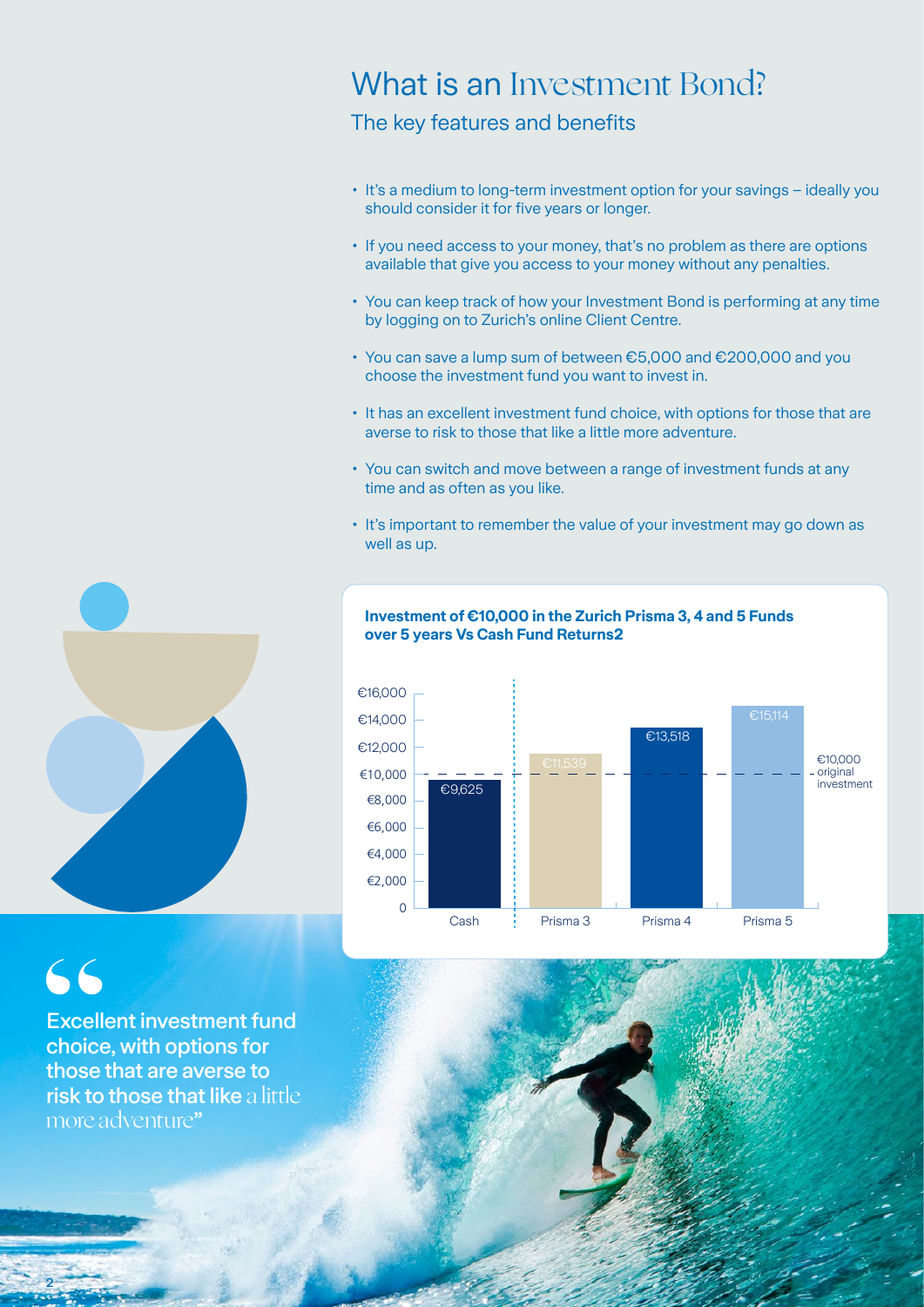# Why invest with Zurich?

Zurich is one of Ireland's most successful life insurance companies and has an enviable track record in managing customer's savings. With a range of investment options to suit most investors, easy to use calculators and digital tools, and instant online access to your investment details through your personal dashboard, you can have confidence when you invest with Zurich.